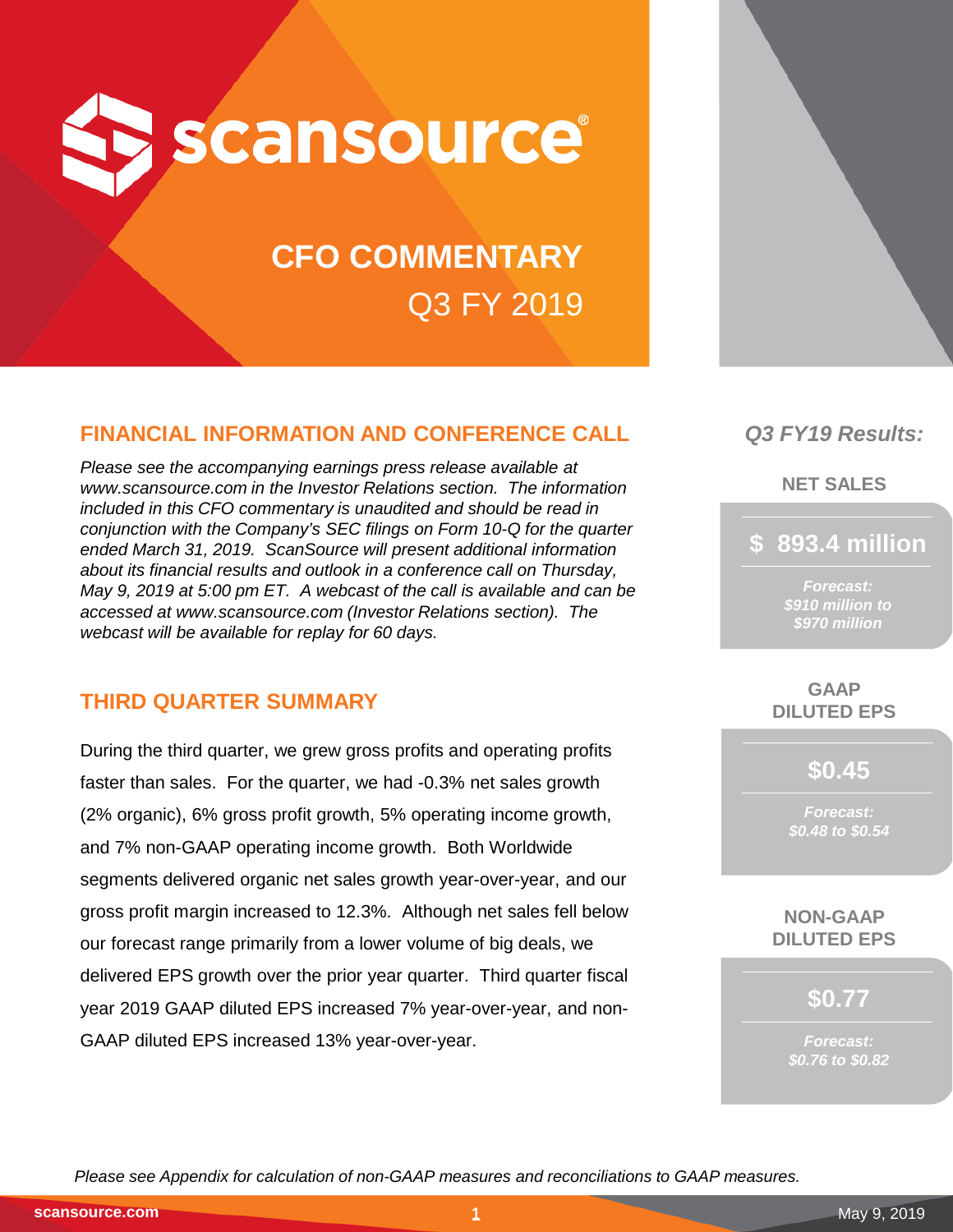

# **QUARTERLY HIGHLIGHTS**

| \$ in millions, except EPS  | <b>Q3 FY19</b> | <b>Q2 FY19</b> | <b>Q3 FY18</b> | Y/Y<br>Change |
|-----------------------------|----------------|----------------|----------------|---------------|
| Net sales                   | \$893.4        | \$1,046.0      | \$895.6        | $-0.3%$       |
| Gross profit                | \$110.0        | \$120.5        | \$103.9        | $+6%$         |
| Gross profit margin %       | 12.3%          | 11.5%          | 11.6%          | $+71 bps$     |
| SG&A expenses               | \$77.7         | \$81.0         | \$72.7         | $+7%$         |
| Operating income            | \$18.8         | \$29.7         | \$17.9         | $+5%$         |
| Operating income %          | 2.1%           | 2.8%           | 2.0%           | $+10 bps$     |
| Non-GAAP operating income   | \$29.7         | \$36.7         | \$27.8         | $+7%$         |
| Non-GAAP operating income % | 3.3%           | 3.5%           | 3.1%           | $+22 bps$     |
| <b>GAAP</b> net income      | \$11.7         | \$20.0         | \$10.6         | $+10%$        |
| Non-GAAP net income         | \$19.8         | \$25.4         | \$17.5         | $+13%$        |
| <b>GAAP diluted EPS</b>     | \$0.45         | \$0.78         | \$0.42         | $+7%$         |
| Non-GAAP diluted EPS        | \$0.77         | \$0.99         | \$0.68         | $+13%$        |
|                             |                |                |                |               |

- Net sales of \$893 million (-0.3% Y/Y)
	- 2% Y/Y organic growth with growth in both segments
	- Foreign currency translation negatively impacted sales by \$23 million
- Gross profit margin of 12.3%, up 71 bp Y/Y
	- Higher vendor programs
- Operating income increased 5% Y/Y
- Non-GAAP operating income (+7% Y/Y) grew faster than net sales (-0.3% Y/Y)
- Operating income margin was 2.1%, and non-GAAP operating income margin increased Y/Y to 3.3%
- For Q3 FY19, effective tax rate of 25.8%
- GAAP EPS increased 7% Y/Y to \$0.45, and non-GAAP EPS increased 13% Y/Y to \$0.77

*Organic growth, a non-GAAP measure, reflects reported sales growth less impacts from foreign currency translation and acquisitions. Non-GAAP operating income, non-GAAP net income and non-GAAP diluted EPS exclude amortization of intangibles, change in fair value of contingent consideration, acquisition costs and other non-GAAP items.*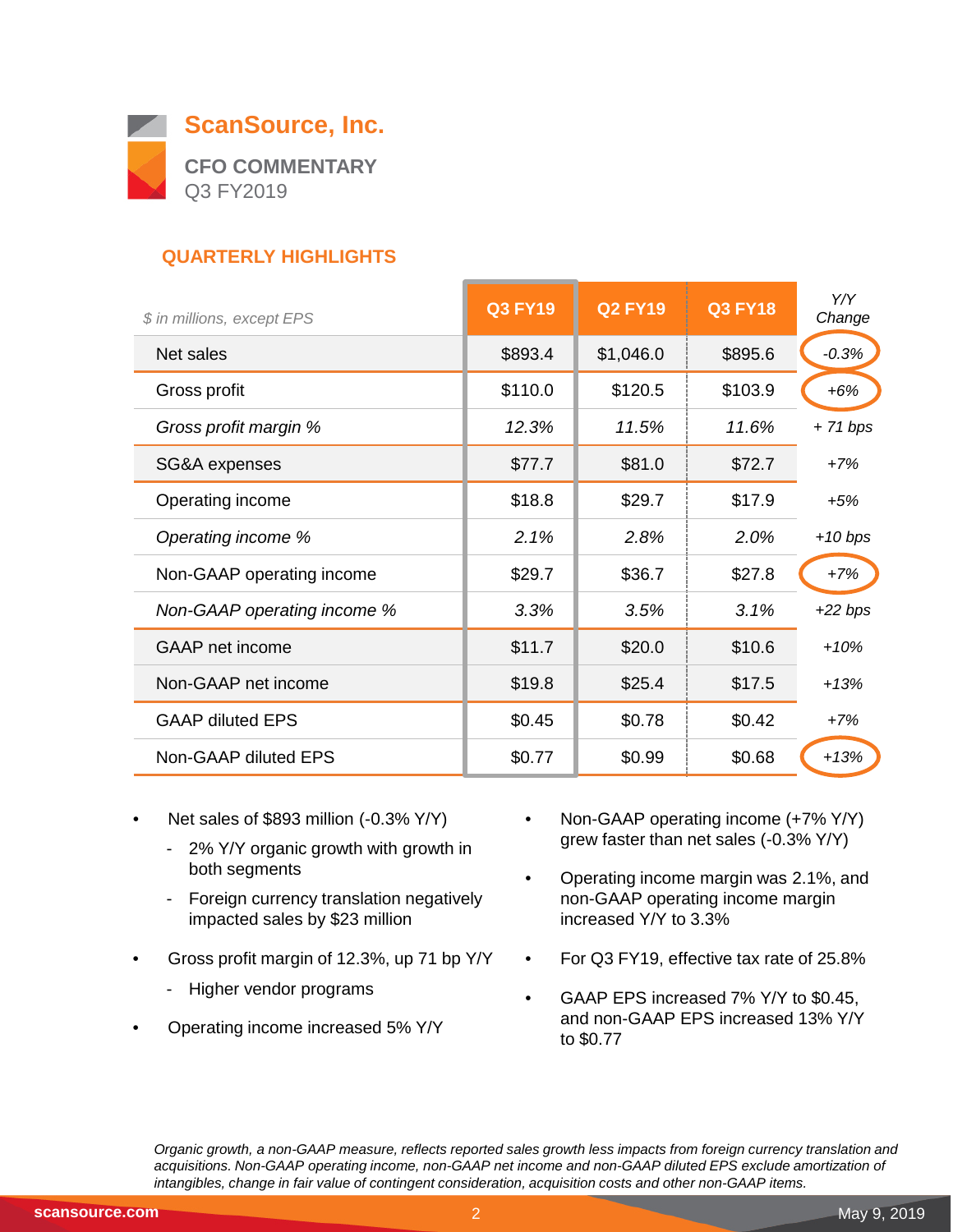

# **WORLDWIDE BARCODE, NETWORKING & SECURITY**

| \$ in millions              | <b>Q3 FY19</b> | <b>Q2 FY19</b> | Q3 FY18 |
|-----------------------------|----------------|----------------|---------|
| Net sales                   | \$596.9        | \$701.6        | \$604.3 |
| Gross profit                | \$61.6         | \$64.8         | \$56.5  |
| Gross margin                | 10.3%          | 9.2%           | 9.3%    |
| Operating income            | \$16.9         | \$18.6         | \$11.6  |
| Operating income %          | 2.8%           | 2.6%           | $1.9\%$ |
| Non-GAAP operating income   | \$18.8         | \$20.4         | \$13.9  |
| Non-GAAP operating income % | 3.2%           | 2.9%           | 2.3%    |

## **Net Sales***, \$ in millions*

**Y/Y Growth -1%** *Y/Y Organic Growth +1%*



- Net sales of \$597 million, down 1% Y/Y
	- Organic growth of 1% Y/Y
	- Lower volume of big deals
	- Strong growth in physical security and POS systems
- Gross profit margin of 10.3%, up 96 bp Y/Y
	- Higher vendor programs
- Operating income margin of 2.8% increased 92 basis points Y/Y
- Non-GAAP operating income margin of 3.2% increased 86 basis points Y/Y
	- Higher gross profit margin

*Organic growth, a non-GAAP measure, reflects reported sales growth less impacts from foreign currency translation and acquisitions. Non-GAAP operating income excludes amortization of intangibles.*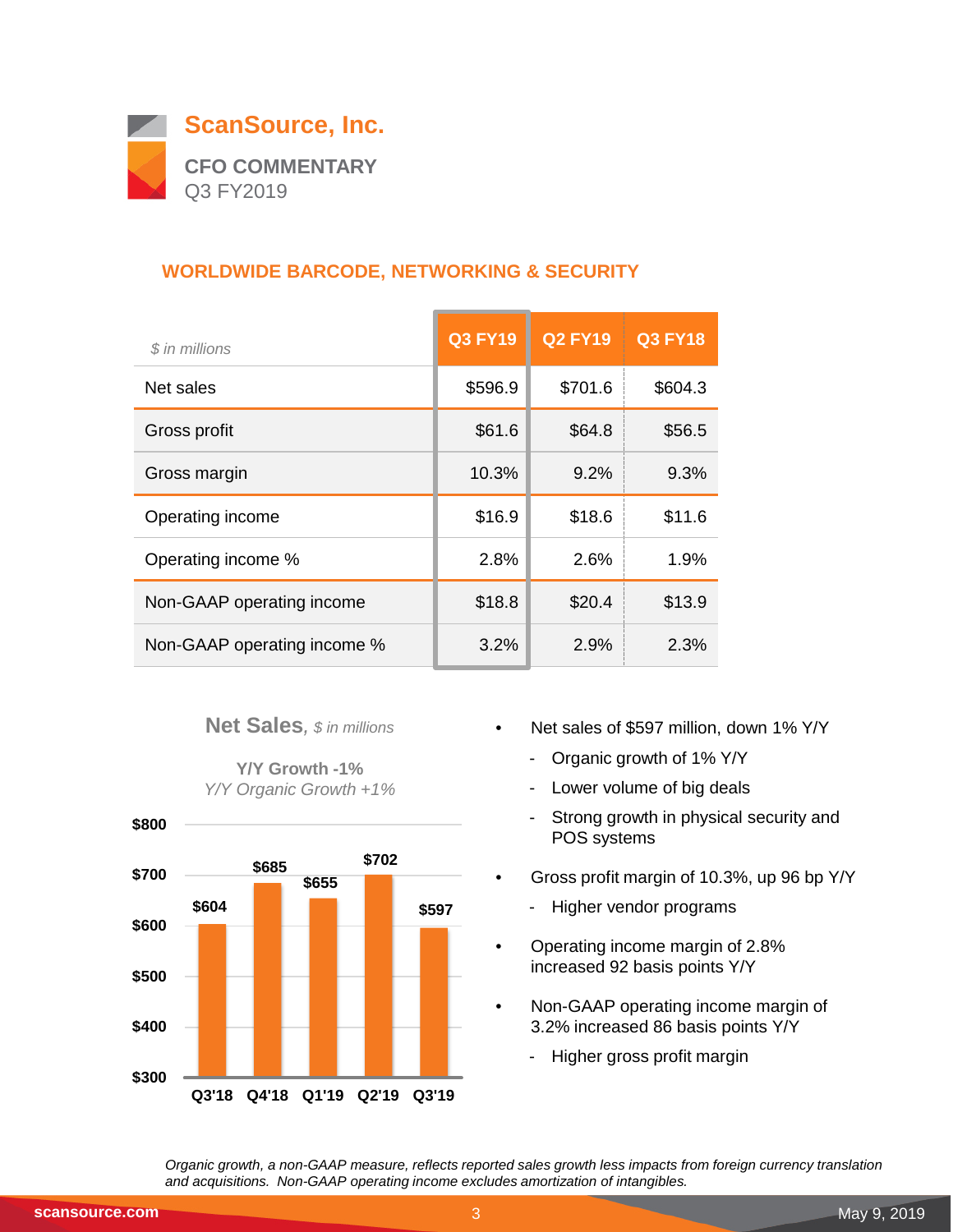

## **WORLDWIDE COMMUNICATIONS & SERVICES**

| \$ in millions              | <b>Q3 FY19</b> | <b>Q2 FY19</b> | <b>Q3 FY18</b> |
|-----------------------------|----------------|----------------|----------------|
| Net sales                   | \$296.4        | \$344.4        | \$291.3        |
| Gross profit                | \$48.5         | \$55.7         | \$47.4         |
| Gross margin                | 16.3%          | 16.2%          | 16.3%          |
| Operating income            | \$2.2          | \$11.5         | \$6.4          |
| Operating income %          | 0.7%           | 3.4%           | 2.2%           |
| Non-GAAP operating income   | \$10.9         | \$16.2         | \$14.0         |
| Non-GAAP operating income % | 3.7%           | 4.7%           | 4.8%           |

#### **Net Sales***, \$ in millions*

**Y/Y Growth +2%** *Y/Y Organic Growth +5%*



- Net sales of \$296 million, up 2% Y/Y
	- Organic growth of 5% Y/Y
	- Continued strong sales growth in Brazil
	- Intelisys net sales increased 19% Y/Y
- Gross profit margin of 16.3%, consistent with prior year
- Operating income margin of 0.7% decreased 146 basis points Y/Y
- Non-GAAP operating income margin decreased 113 basis points Y/Y
	- SG&A includes investments for future growth
	- Unfavorable operating performance for International business

*Organic growth, a non-GAAP measure, reflects reported sales growth less impacts from foreign currency translation and acquisitions. Non-GAAP operating income excludes amortization of intangibles, change in fair value of contingent consideration and restructuring costs.*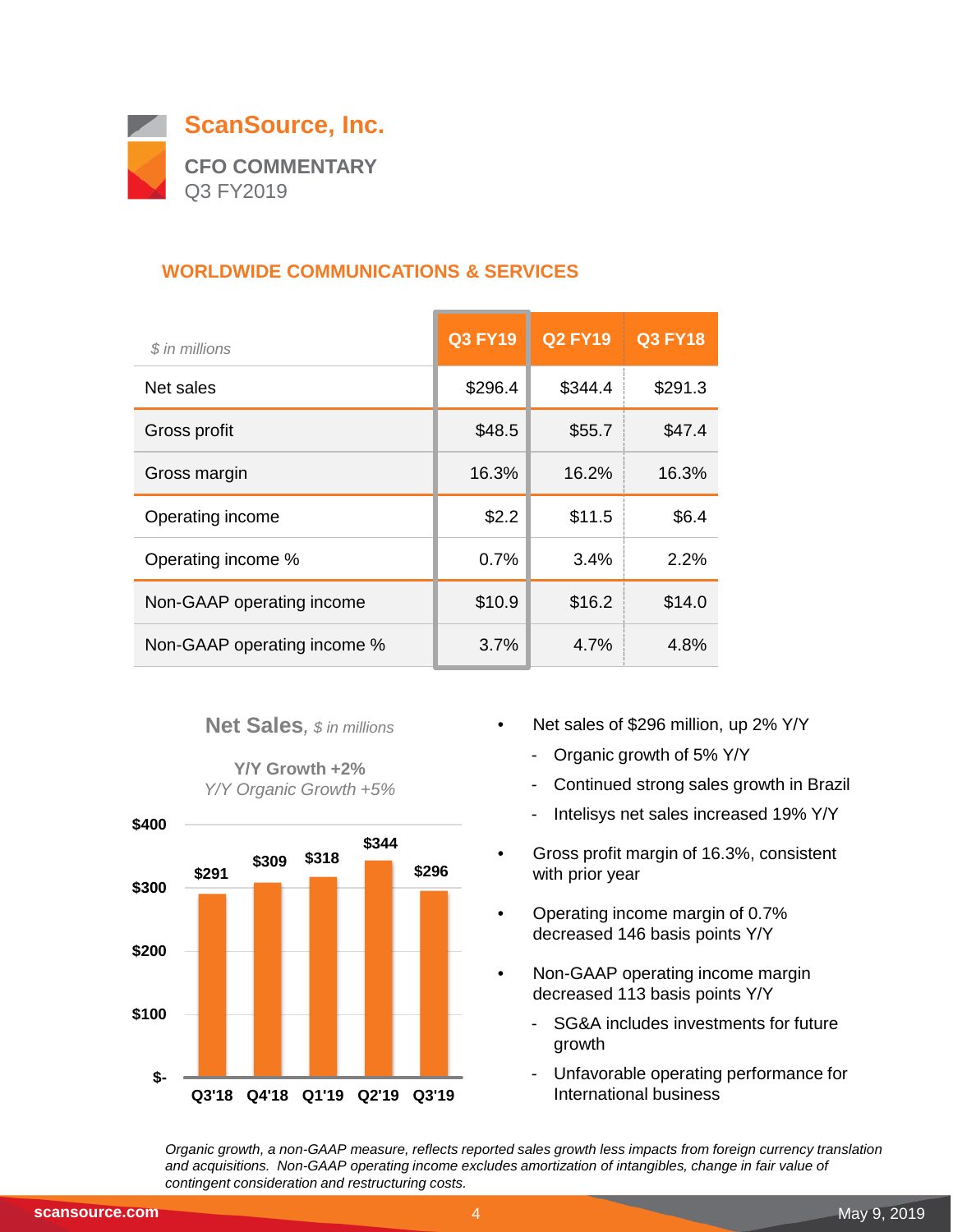

## **WORKING CAPITAL**

| \$ in millions                         | <b>Q3 FY19</b> | <b>Q2 FY19</b> | <b>Q3FY18</b> |
|----------------------------------------|----------------|----------------|---------------|
| Accounts receivable (Q/E)              | \$632.5        | \$708.5        | \$664.1       |
| Days sales outstanding in receivables* | 60             | 58             | 64            |
| Inventory $(Q/E)$                      | \$760.7        | \$704.4        | \$569.5       |
| Inventory turns                        | 4.3            | 5.4            | 5.5           |
| Accounts payable (Q/E)                 | \$585.1        | \$604.6        | \$496.7       |
| Paid for inventory days*               | 24.2           | 13.2           | 11.6          |
| Working capital (Q/E) (AR+INV-AP)      | \$808.1        | \$808.3        | \$736.9       |

*\* Excludes the impact of Intelisys for all periods; paid for inventory days represent Q/E inventory days less Q/E accounts payable days*

- Working capital of \$808.1 million, up 10% Y/Y and largely unchanged Q/Q
- Working capital increased Y/Y from higher inventory levels
- Days sales outstanding in receivables of 60 days
	- In line with recent trends

• Inventory turns slowed to 4.3x

 $\overline{\phantom{0}}$ 

- Inventory up 34% Y/Y and up 8% Q/Q from strategic inventory purchases, a new warehouse in the UK and lowerthan-forecasted sales
- Paid for inventory days of 24.2 reflect timing of accounts payable and higher inventory levels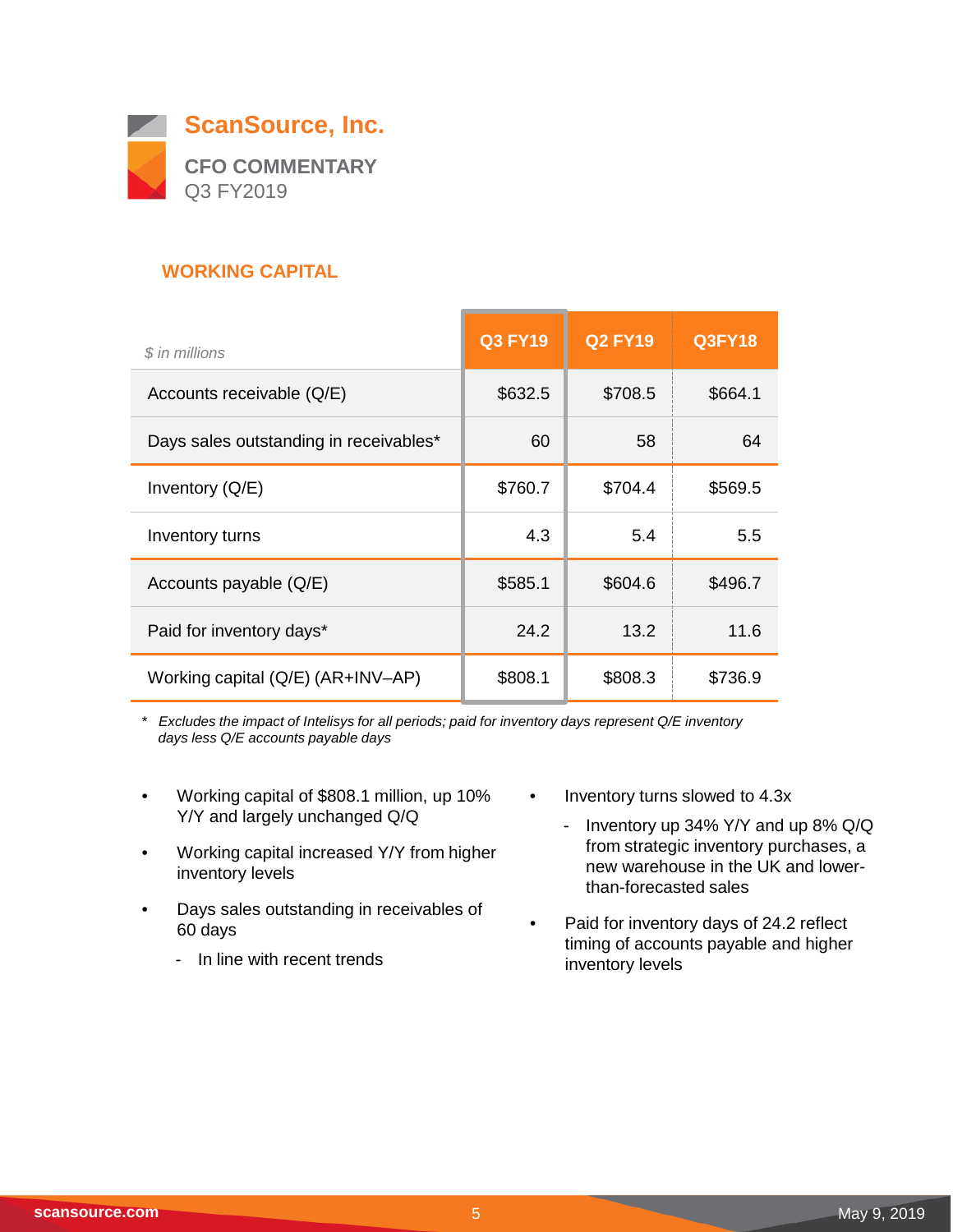

## **CASH FLOW AND BALANCE SHEET HIGHLIGHTS**

| \$ in millions                                                        | <b>Q3 FY19</b> | <b>Q2 FY19</b> | <b>Q3 FY18</b> |
|-----------------------------------------------------------------------|----------------|----------------|----------------|
| Adjusted EBITDA (QTR)*                                                | \$34.6         | \$41.0         | \$32.8         |
| Adjusted ROIC (QTR)*                                                  | 11.1%          | 13.3%          | 11.2%          |
| Operating cash flow (QTR)                                             | \$27.2         | \$(57.5)       | \$81.0         |
| Operating cash flow, trailing 12 months                               | \$6.5          | \$60.2         | \$7.6          |
| Cash and cash equivalents (Q/E)                                       | \$20.4         | \$22.7         | \$35.4         |
| Debt $(Q/E)$                                                          | \$347.7        | \$372.4        | \$282.2        |
| Net debt to adjusted EBITDA, trailing 12 months                       | 2.2x           | 2.4x           | 1.8x           |
| Shares repurchased $-$ # of shares (QTR)                              | --             | 9,387          |                |
| Shares repurchased - dollars (QTR)                                    |                | \$0.3          |                |
| Remaining authorization under share repurchase<br>plan (as of $Q/E$ ) | \$99.4         | \$99.4         | \$99.7         |

*\* Excludes non-GAAP adjustments and change in fair value of contingent consideration*

- Adjusted EBITDA of \$34.6 million, up 5% Y/Y, due to higher operating margins
- Adjusted return on invested capital of 11.1%
- Operating cash flow of \$27.2 million for the quarter and \$6.5 million for the trailing 12 months
- Expect to generate operating cash flow during the remainder of fiscal year 2019
- Cash and cash equivalent balances of \$20.4 million at 12/31/18, including \$13.9 million held outside of the U.S.
- Net debt to trailing 12-month adjusted EBITDA is 2.2x
- No shares repurchased during the quarter
- Balance sheet remains strong and provides us with the ability to execute our capital allocation plan
- Subsequent to QE, amended our credit facility to increase to \$500 million (before term loan amortization) and to extend maturity to April 2024

 $\overline{\phantom{0}}$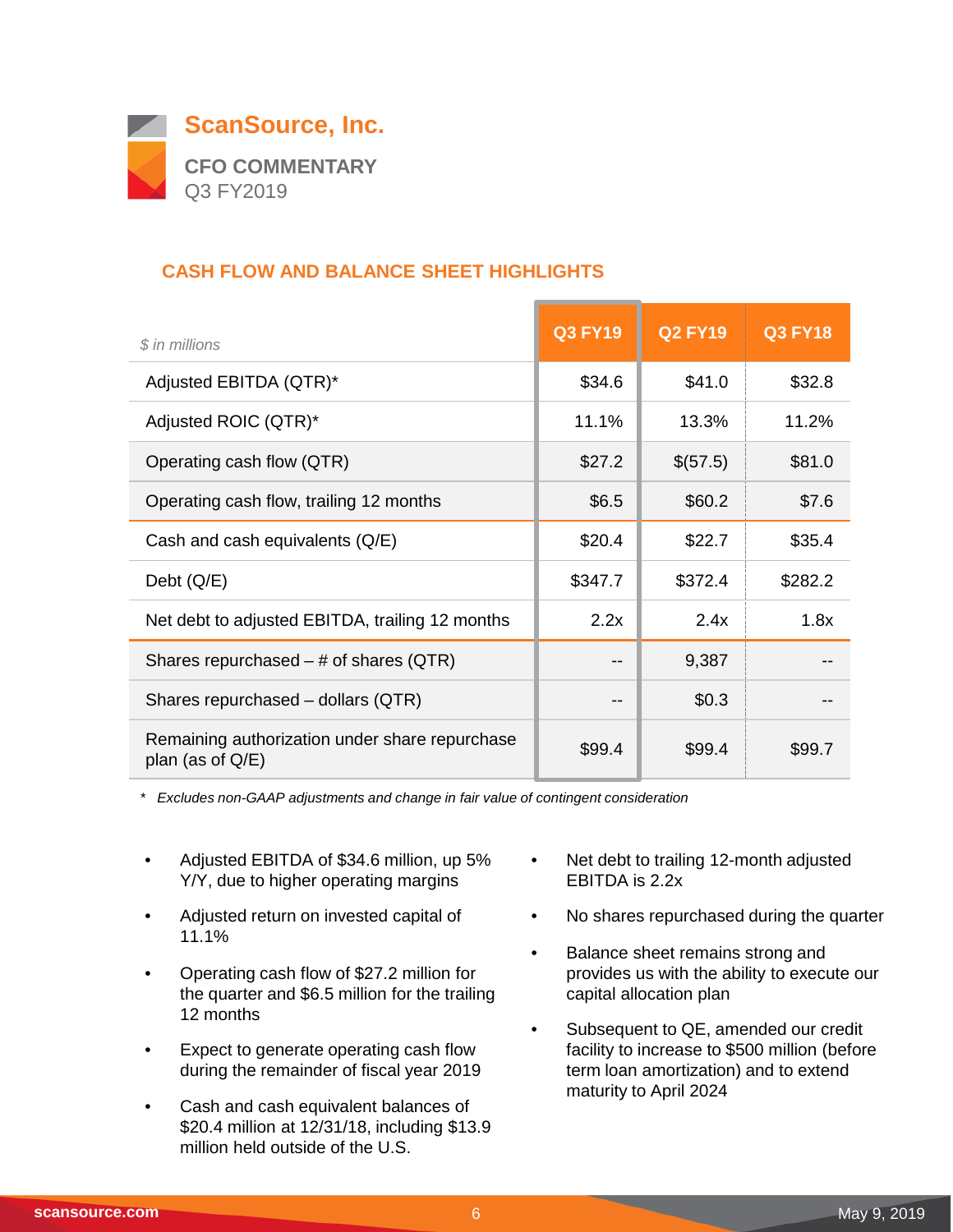

## **Q4 FY19 OUTLOOK**

**For the quarter ending June 30, 2019:**



- Outlook as of May 9, 2019
- Non-GAAP diluted EPS excludes amortization of intangible assets, change in fair value of contingent consideration and restructuring costs
- Forecast midpoint reflects 2% year-over-year organic sales growth
- Reflects the following FX rates: \$1.12 to EUR 1.00 for the Euro, \$0.253 to R\$1.00 for the Brazilian real (R\$3.95 to \$1) and \$1.29 to GBP 1.00 for the British pound
- Expects foreign currency translation to negatively impact sales by approximately \$15 million
- Assumes interest expense will be approximately \$3.7 million for Q4 FY19
- Assumes an effective tax rate of 25% to 26% for Q4 FY19, excluding discrete items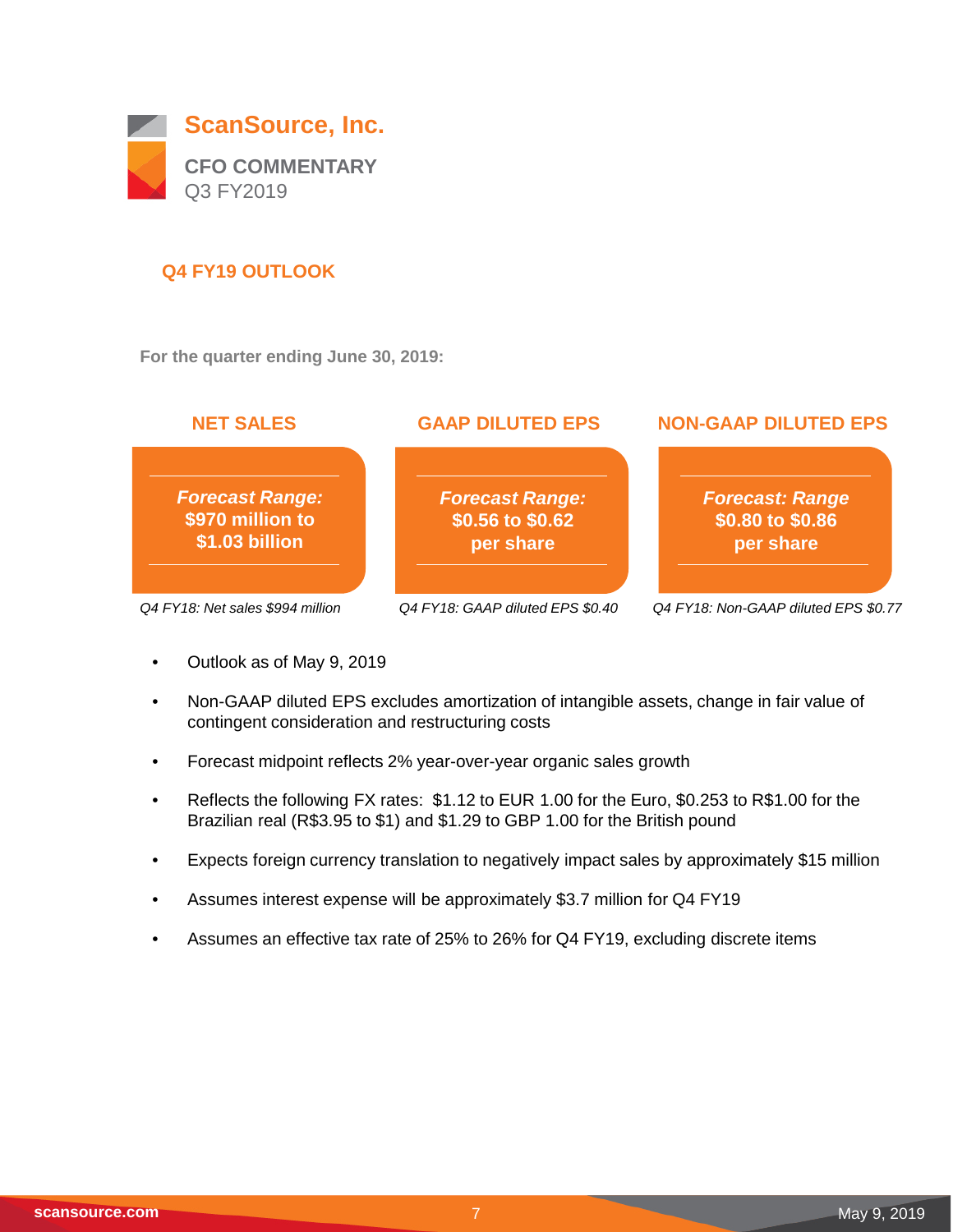

#### **FORWARD-LOOKING STATEMENTS**

This CFO Commentary contains certain comments that are "forward-looking" statements, including statements about expected sales, GAAP diluted earnings per share ("EPS"), non-GAAP diluted EPS, operating cash flow, foreign currency rates, tax rates and interest expense that involve plans, strategies, economic performance and trends, projections, expectations, costs or beliefs about future events and other statements that are not descriptions of historical facts. Forward-looking information is inherently subject to risks and uncertainties.

Any number of factors could cause actual results to differ materially from anticipated or forecasted results, including but not limited to, changes in interest and exchange rates and regulatory regimes impacting our international operations, the impact of tax reform laws, the failure of acquisitions to meet our expectations, the failure to manage and implement our organic growth strategy, credit risks involving our larger customers and vendors, termination of our relationship with key vendors or a significant modification of the terms under which we operate with a key vendor, the decline in demand for the products and services that we provide, reduced prices for the products and services that we provide due both to competitor and customer actions, and other factors set forth in the "Risk Factors" contained in our annual report on Form 10-K for the year ended June 30, 2018, and subsequent reports on Form 10-Q, filed with the Securities and Exchange Commission ("SEC").

Although ScanSource believes the expectations in its forward-looking statements are reasonable, it cannot guarantee future results, levels of activity, performance or achievement. ScanSource disclaims any obligation to update or revise any forwardlooking statements, whether as a result of new information, future events, or otherwise, except as may be required by law.

#### **NON-GAAP FINANCIAL INFORMATION**

In addition to disclosing results that are determined in accordance with United States Generally Accepted Accounting Principles ("GAAP"), the Company also discloses certain non-GAAP measures, including non-GAAP operating income, non-GAAP operating income margin, non-GAAP net income, non-GAAP diluted EPS, adjusted EBITDA, ROIC and net sales excluding the impact of foreign currency translation and acquisitions (organic growth). A reconciliation of the Company's non-GAAP financial information to GAAP financial information is provided in the Appendix and in the Company's Form 8-K, filed with the SEC, with the quarterly earnings press release for the period indicated.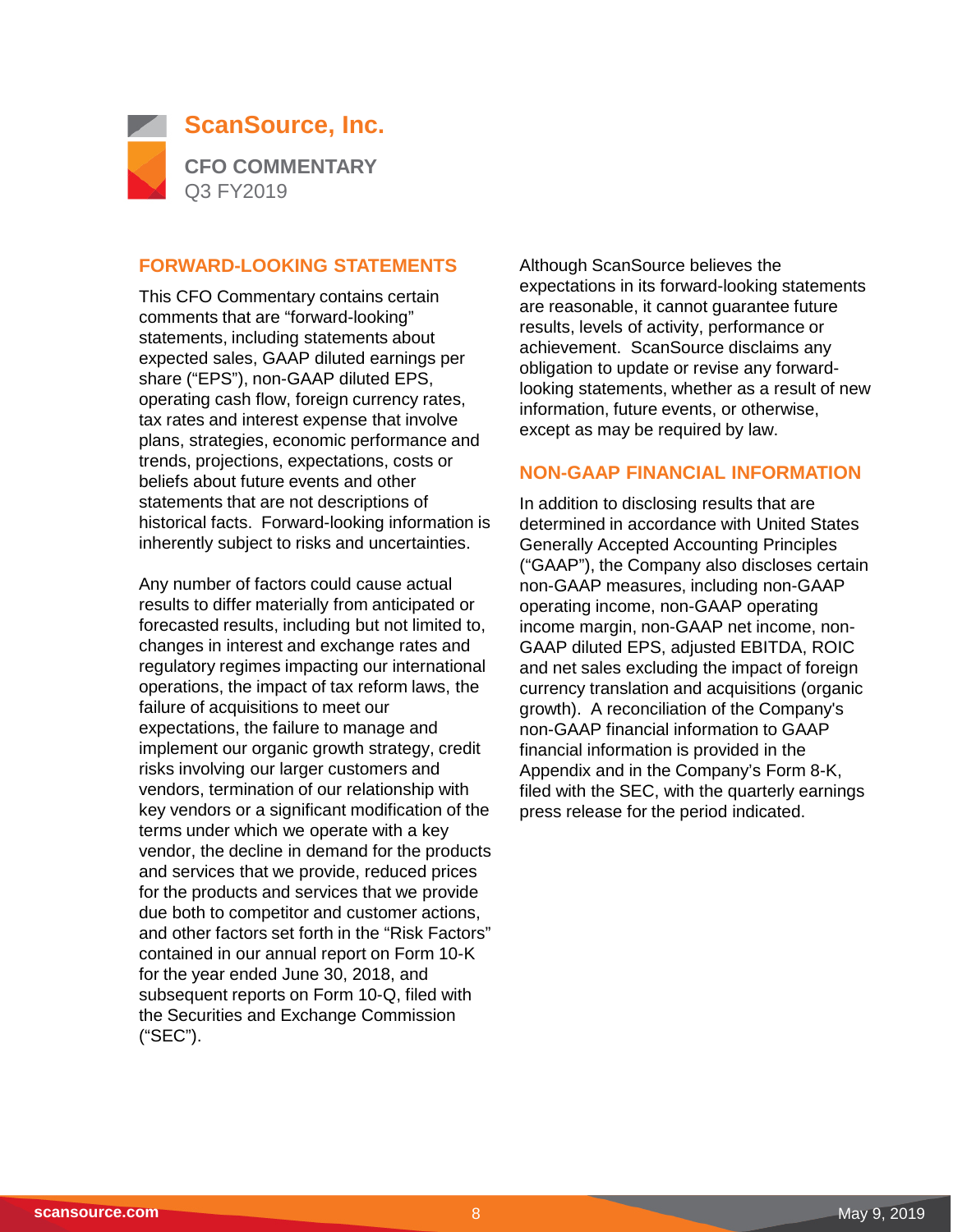

# **Operating Income, Pre-Tax Income, Net Income & EPS – QTR**

| (\$ in thousands)                                | Quarter Ended March 31, 2019 |                            |    |                   |    |                      |    |                              |  |  |
|--------------------------------------------------|------------------------------|----------------------------|----|-------------------|----|----------------------|----|------------------------------|--|--|
|                                                  |                              | Operating<br><b>Income</b> |    | Pre-tax<br>income |    | <b>Net</b><br>income |    | <b>Diluted</b><br><b>EPS</b> |  |  |
| GAAP measure                                     | \$                           | 18.804                     | \$ | 15.795            | \$ | 11.715               | \$ | 0.45                         |  |  |
| Adjustments:                                     |                              |                            |    |                   |    |                      |    |                              |  |  |
| Amortization of intangible assets                |                              | 5.005                      |    | 5.005             |    | 3,789                |    | 0.15                         |  |  |
| Change in fair value of contingent consideration |                              | 5,101                      |    | 5.101             |    | 3,619                |    | 0.14                         |  |  |
| Acquisition costs (a)                            |                              | 222                        |    | 222               |    | 222                  |    | 0.01                         |  |  |
| <b>Restructuring Costs</b>                       |                              | 592                        |    | 592               |    | 443                  |    | 0.02                         |  |  |
| Non-GAAP measure                                 | \$                           | 29,724                     | \$ | 26,715            | \$ | 19,788               | S  | 0.77                         |  |  |

|                                                  | Quarter Ended December 31, 2018 |                            |                   |        |                      |        |                              |      |  |  |
|--------------------------------------------------|---------------------------------|----------------------------|-------------------|--------|----------------------|--------|------------------------------|------|--|--|
|                                                  |                                 | Operating<br><b>Income</b> | Pre-tax<br>income |        | <b>Net</b><br>income |        | <b>Diluted</b><br><b>EPS</b> |      |  |  |
| <b>GAAP</b> measure                              | \$                              | 29.706                     | S                 | 26.650 | \$                   | 19.982 | \$                           | 0.78 |  |  |
| Adjustments:                                     |                                 |                            |                   |        |                      |        |                              |      |  |  |
| Amortization of intangible assets                |                                 | 4.700                      |                   | 4.700  |                      | 3,567  |                              | 0.14 |  |  |
| Change in fair value of contingent consideration |                                 | 1.850                      |                   | 1.850  |                      | 1.408  |                              | 0.05 |  |  |
| Acquisition costs (a)                            |                                 | 414                        |                   | 414    |                      | 414    |                              | 0.02 |  |  |
| Non-GAAP measure                                 | S                               | 36.670                     | S                 | 33.614 |                      | 25.371 | \$                           | 0.99 |  |  |

|                                                  | Quarter Ended March 31, 2018 |                            |    |                   |    |                      |                              |      |  |  |
|--------------------------------------------------|------------------------------|----------------------------|----|-------------------|----|----------------------|------------------------------|------|--|--|
|                                                  |                              | Operating<br><b>Income</b> |    | Pre-tax<br>income |    | <b>Net</b><br>income | <b>Diluted</b><br><b>EPS</b> |      |  |  |
| GAAP measure                                     | \$                           | 17.941                     | \$ | 15.792            | \$ | 10.649               | \$                           | 0.42 |  |  |
| Adjustments:                                     |                              |                            |    |                   |    |                      |                              |      |  |  |
| Amortization of intangible assets                |                              | 5.103                      |    | 5.103             |    | 3.590                |                              | 0.14 |  |  |
| Change in fair value of contingent consideration |                              | 4.801                      |    | 4.801             |    | 3.272                |                              | 0.12 |  |  |
| Non-GAAP measure                                 |                              | 27.845                     |    | 25.696            |    | 17.511               | S                            | 0.68 |  |  |

*(a) Acquisition costs are nondeductible for tax purposes.*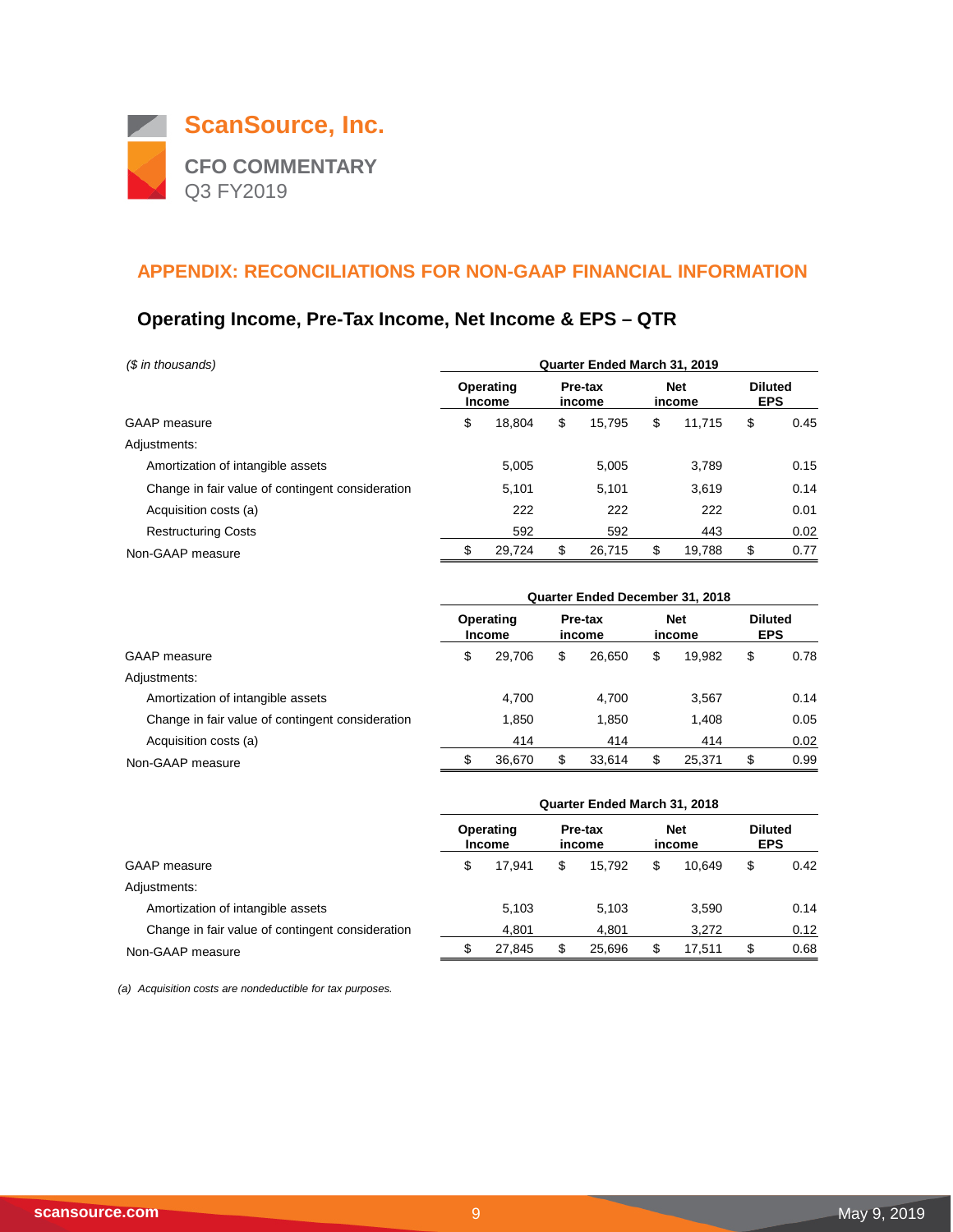

## **Net Sales, Constant Currency and Excluding Acquisitions (Organic Growth) – QTR**

| (\$ in thousands)                                           | <b>WW Barcode,</b><br><b>NW &amp; Security</b> |         |    | <b>WW Comms.</b><br>& Services | <b>Consolidated</b> |          |
|-------------------------------------------------------------|------------------------------------------------|---------|----|--------------------------------|---------------------|----------|
| For the quarter ended March 31, 2019:                       |                                                |         |    |                                |                     |          |
| Q3 FY19 net sales, as reported                              | \$                                             | 596.913 | \$ | 296.444                        | \$                  | 893,357  |
| Foreign exchange impact (a)                                 |                                                | 10,802  |    | 11,945                         |                     | 22,747   |
| Q3 FY19 net sales, constant currency                        |                                                | 607,715 |    | 308,389                        |                     | 916,104  |
| Less: Acquisitions                                          |                                                |         |    | (2, 423)                       |                     | (2, 423) |
| Q3 FY19 net sales, constant currency excluding acquisitions |                                                | 607,715 | S  | 305,966                        |                     | 913,681  |
|                                                             |                                                |         |    |                                |                     |          |
| Q3 FY18 net sales, as reported                              |                                                | 604,322 | S  | 291,315                        |                     | 895,637  |
| Y/Y % Change:                                               |                                                |         |    |                                |                     |          |
| As reported                                                 |                                                | $-1.2%$ |    | 1.8%                           |                     | $-0.3%$  |
| <b>Constant currency</b>                                    |                                                | 0.6%    |    | 5.9%                           |                     | 2.3%     |
| Constant currency, excluding acquisitions                   |                                                |         |    |                                |                     |          |
| (organic growth)                                            |                                                | 0.6%    |    | 5.0%                           |                     | 2.0%     |

*(a) Year-over-year sales growth excluding the translation impact of changes in foreign currency rates. Calculated by translating net sales for the quarter ended March 31, 2019 into U.S. dollars using the weighted average foreign exchange rates for the quarter ended March 31, 2018.*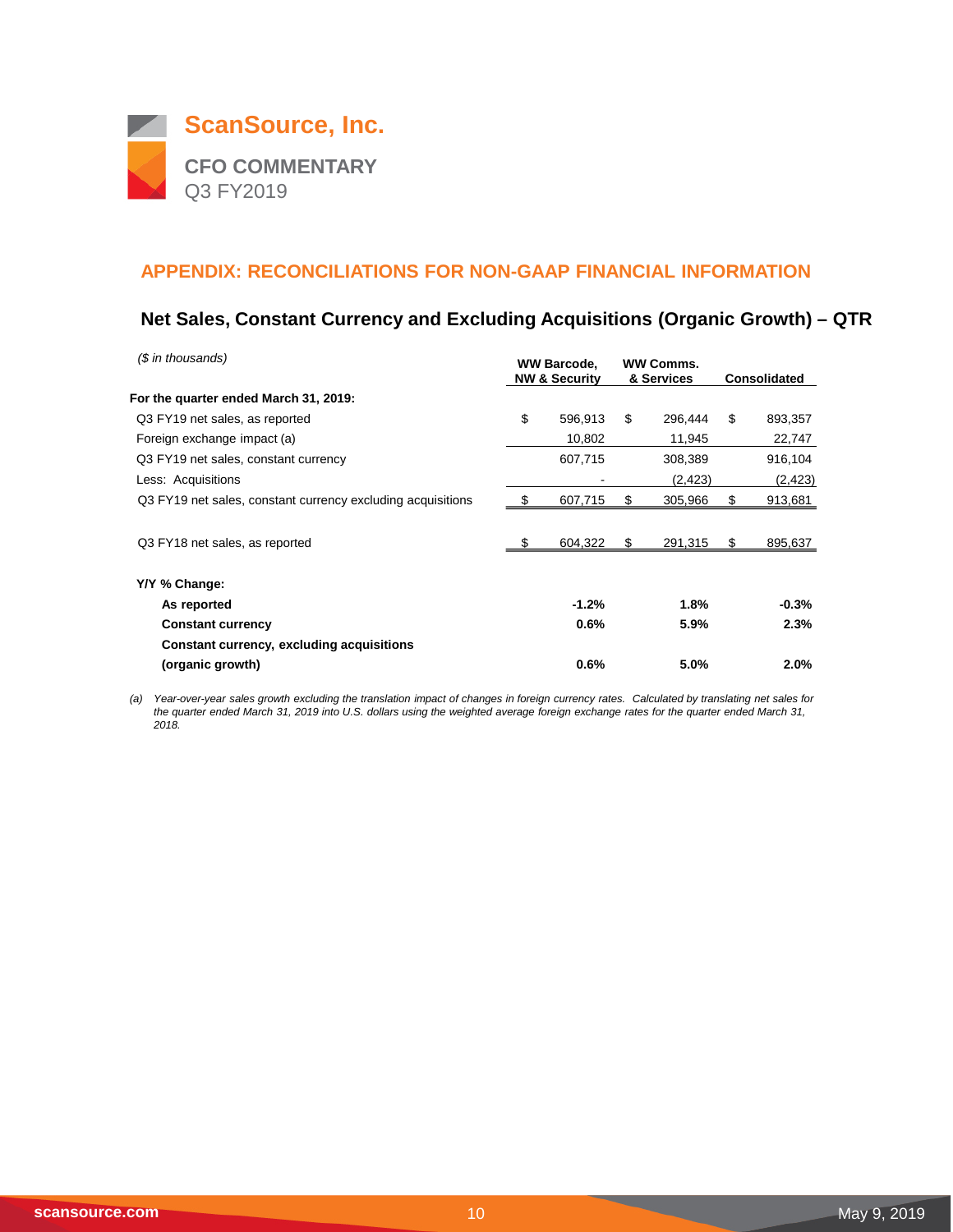

# **Highlights by Segment – QTR**

|                                                     |                                                | Quarter Ended March 31, 2019 |                                |         |           |                |                     |         |                                 |           |
|-----------------------------------------------------|------------------------------------------------|------------------------------|--------------------------------|---------|-----------|----------------|---------------------|---------|---------------------------------|-----------|
| (\$ in thousands)                                   | <b>WW Barcode.</b><br><b>NW &amp; Security</b> |                              | <b>WW Comms.</b><br>& Services |         | Corporate |                | <b>Consolidated</b> |         | FY19 YTD<br><b>Consolidated</b> |           |
| Net sales                                           | \$                                             | 596.913                      | -\$                            | 296.444 | S         | $\blacksquare$ | \$                  | 893,357 | \$                              | 2,912,278 |
| GAAP operating income                               | \$                                             | 16,865                       | \$                             | 2,161   | \$        | $(222)$ \$     |                     | 18,804  | \$                              | 69,942    |
| Adjustments:                                        |                                                |                              |                                |         |           |                |                     |         |                                 |           |
| Amortization of intangible assets                   |                                                | 1.968                        |                                | 3,037   |           |                |                     | 5,005   |                                 | 14,708    |
| Change in fair value of contingent<br>consideration |                                                |                              |                                | 5,101   |           |                |                     | 5,101   |                                 | 11,535    |
| Acquisition costs                                   |                                                |                              |                                |         |           | 222            |                     | 222     |                                 | 988       |
| Restructuring costs                                 |                                                |                              |                                | 592     |           |                |                     | 592     |                                 | 1,920     |
| Non-GAAP operating income                           |                                                | 18,833 \$                    |                                | 10,891  | \$        | ٠              | \$                  | 29,724  | \$                              | 99,093    |
| GAAP operating income % (of net sales)              |                                                | 2.83%                        |                                | 0.73%   |           | n/m            |                     | 2.10%   |                                 | 2.40%     |
| Non-GAAP operating income % (of net sales)          |                                                | 3.16%                        |                                | 3.67%   |           | n/m            |                     | 3.33%   |                                 | 3.40%     |

|                                                     | Quarter Ended December 31, 2018 |                          |  |                  |   |                              |    |                     |  |  |
|-----------------------------------------------------|---------------------------------|--------------------------|--|------------------|---|------------------------------|----|---------------------|--|--|
| (\$ in thousands)                                   |                                 | <b>WW Barcode.</b>       |  | <b>WW Comms.</b> |   |                              |    |                     |  |  |
|                                                     |                                 | <b>NW &amp; Security</b> |  | & Services       |   | Corporate                    |    | <b>Consolidated</b> |  |  |
| Net sales                                           | \$                              | 701.639 \$               |  | 344.382 \$       |   | $\blacksquare$               | \$ | 1,046,021           |  |  |
| GAAP operating income                               | \$                              | 18,581 \$                |  | 11,539           | S | $(414)$ \$                   |    | 29,706              |  |  |
| Adjustments:                                        |                                 |                          |  |                  |   |                              |    |                     |  |  |
| Amortization of intangible assets                   |                                 | 1.854                    |  | 2.846            |   |                              |    | 4,700               |  |  |
| Change in fair value of contingent<br>consideration |                                 |                          |  | 1.850            |   |                              |    | 1,850               |  |  |
| <b>Acquisition costs</b>                            |                                 |                          |  |                  |   | 414                          |    | 414                 |  |  |
| Non-GAAP operating income                           |                                 | 20,435 \$                |  | 16,235 \$        |   | $\qquad \qquad \blacksquare$ | S  | 36,670              |  |  |
| GAAP operating income % (of net sales)              |                                 | 2.65%                    |  | 3.35%            |   | n/m                          |    | 2.84%               |  |  |
| Non-GAAP operating income % (of net sales)          |                                 | 2.91%                    |  | 4.71%            |   | n/m                          |    | 3.51%               |  |  |

|                                                                         | Quarter Ended March 31, 2018 |                                                |      |                                |           |                |                     |         |  |  |
|-------------------------------------------------------------------------|------------------------------|------------------------------------------------|------|--------------------------------|-----------|----------------|---------------------|---------|--|--|
| (\$ in thousands)                                                       |                              | <b>WW Barcode,</b><br><b>NW &amp; Security</b> |      | <b>WW Comms.</b><br>& Services | Corporate |                | <b>Consolidated</b> |         |  |  |
| Net sales                                                               | \$                           | 604,322 \$                                     |      | 291.315                        | S         | $\sim$         | \$                  | 895,637 |  |  |
| GAAP operating income                                                   | \$                           | 11.566                                         | - \$ | 6.375                          | S         | $\blacksquare$ | \$                  | 17.941  |  |  |
| Adjustments:                                                            |                              |                                                |      |                                |           |                |                     |         |  |  |
| Amortization of intangible assets<br>Change in fair value of contingent |                              | 2.310                                          |      | 2.793                          |           |                |                     | 5,103   |  |  |
| consideration                                                           |                              |                                                |      | 4.801                          |           |                |                     | 4,801   |  |  |
| Non-GAAP operating income                                               |                              | 13.876 \$                                      |      | 13.969                         | \$        | ٠              | \$                  | 27,845  |  |  |
| GAAP operating income % (of net sales)                                  |                              | 1.91%                                          |      | 2.19%                          |           | n/m            |                     | 2.00%   |  |  |
| Non-GAAP operating income % (of net sales)                              |                              | 2.30%                                          |      | 4.80%                          |           | n/m            |                     | 3.11%   |  |  |

*n/m = not meaningful*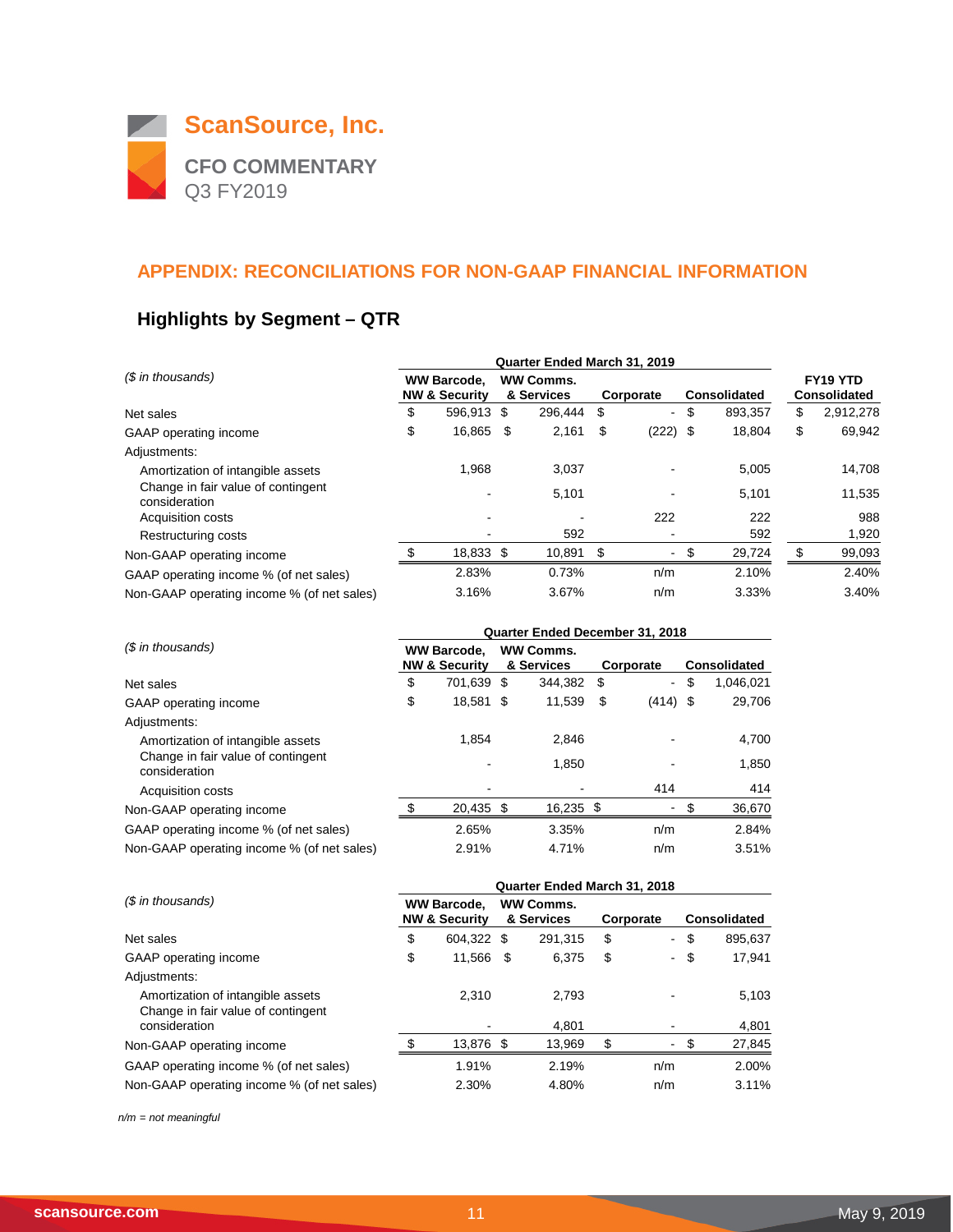

## **Average Return on Invested Capital - QTR**

*(\$ in thousands)*

|                                                              | Q3 FY19                                |     | <b>Q2 FY19</b> |    | Q1 FY19                  | <b>Q4 FY18</b>     | Q3 FY18 |           |  |
|--------------------------------------------------------------|----------------------------------------|-----|----------------|----|--------------------------|--------------------|---------|-----------|--|
| Adjusted return on invested capital (ROIC), annualized (a)   | 11.1%                                  |     | 13.3%          |    | 12.9%                    | 12.5%              |         | 11.2%     |  |
| Reconciliation of Net Income to Adjusted EBITDA              |                                        |     |                |    |                          |                    |         |           |  |
| Net income - GAAP                                            | \$<br>11,715                           | \$  | 19,982         | \$ | 14,322 \$                | 10,388             | \$      | 10,649    |  |
| Plus:                                                        |                                        |     |                |    |                          |                    |         |           |  |
| Interest expense                                             | 3,670                                  |     | 3,119          |    | 2,627                    | 2,494              |         | 2,784     |  |
| Income taxes                                                 | 4,080                                  |     | 6,668          |    | 4,902                    | 7,655              |         | 5,143     |  |
| Depreciation and amortization                                | 9,363                                  |     | 8,935          |    | 9,268                    | 9,291              |         | 9,438     |  |
| <b>EBITDA</b>                                                | 28,828                                 |     | 38,704         |    | 31,119                   | 29,828             |         | 28,014    |  |
| Adjustments:                                                 |                                        |     |                |    |                          |                    |         |           |  |
| Change in fair value of contingent consideration             | 5,101                                  |     | 1,850          |    | 4,584                    | 8,448              |         | 4,801     |  |
| Acquisition costs                                            | 222                                    |     | 414            |    | 353                      |                    |         |           |  |
| <b>Restructuring costs</b>                                   | 456                                    |     |                |    | 1,328                    |                    |         |           |  |
| Tax recovery and related interest income                     |                                        |     |                |    |                          | (3, 119)           |         |           |  |
| Adjusted EBITDA (numerator for ROIC)(non-GAAP)               | \$<br>34,607 \$                        |     | 40,968 \$      |    | 37,384 \$                | 35,157             | \$      | 32,815    |  |
|                                                              |                                        |     |                |    |                          |                    |         |           |  |
| <b>Invested Capital Calculation</b>                          |                                        |     |                |    |                          |                    |         |           |  |
| Equity - beginning of the quarter                            | \$<br>899,503                          | -\$ | 877,897        | \$ | 866,376                  | \$<br>877,796      | - \$    | 860,787   |  |
| Equity - end of quarter                                      | 911,063                                |     | 899,503        |    | 877,897                  | 866,376            |         | 877,796   |  |
| Adjustments:                                                 |                                        |     |                |    |                          |                    |         |           |  |
| Change in fair value of contingent consideration, net of tax | 3,619                                  |     | 1,408          |    | 3,487                    | 5,679              |         | 3,272     |  |
| Acquisition costs, net of tax                                | 222                                    |     | 414            |    | 353                      |                    |         |           |  |
| Restructuring costs, net of tax                              | 334                                    |     |                |    | 955                      |                    |         |           |  |
| Tax recovery and related interest income, net of tax         |                                        |     |                |    |                          | (2,058)            |         |           |  |
| Tax reform charges                                           |                                        |     |                |    | $\overline{\phantom{a}}$ | 2,345              |         |           |  |
| Average equity                                               | 907,371                                |     | 889,611        |    | 874,534                  | 875,069            |         | 870,928   |  |
| Average funded debt (b)                                      | 357,443                                |     | 333,138        |    | 272,277                  | 253,393            |         | 315,872   |  |
| Invested capital (denominator for ROIC)(non-GAAP)            | \$ 1,264,814 \$ 1,222,749 \$ 1,146,811 |     |                |    |                          | \$<br>1,128,462 \$ |         | 1,186,800 |  |

*(a) Calculated as net income plus interest expense, income taxes, depreciation and amortization (EBITDA), annualized divided by invested capital for the period. Adjusted EBITDA reflects other adjustments for non-GAAP measures.*

*(b) Average daily amounts outstanding on short-term and long-term interest-bearing debt.*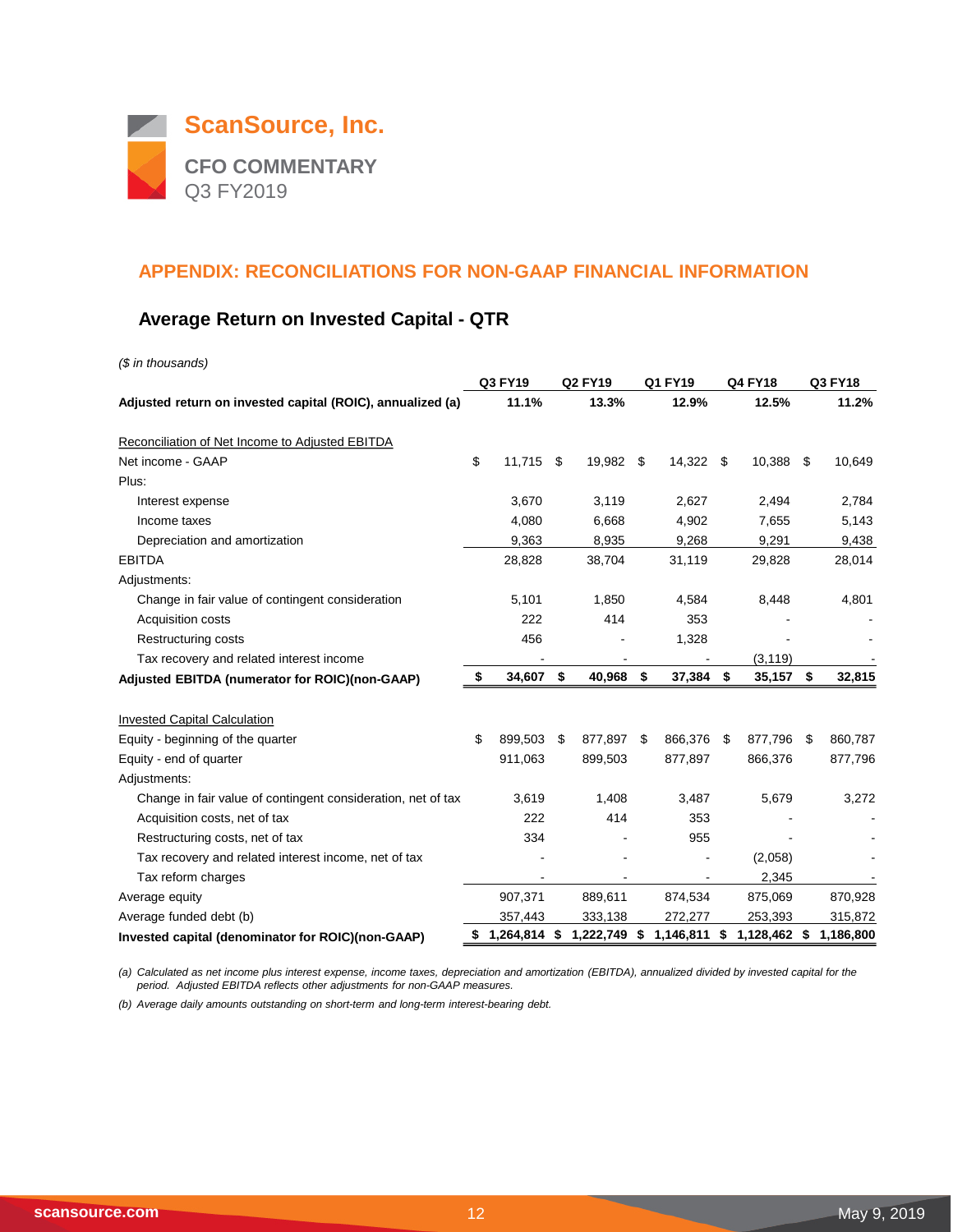

## **Net Debt and EBITDA Metrics**

*(\$ in thousands)*

|                                                     |    | Q3 FY19     | <b>Q2 FY19</b> | Q1 FY19          | <b>Q4 FY18</b> | Q3 FY18                                                                   | <b>Q2 FY18</b> | Q1 FY18          |     | <b>Q4 FY17</b> |
|-----------------------------------------------------|----|-------------|----------------|------------------|----------------|---------------------------------------------------------------------------|----------------|------------------|-----|----------------|
| Debt (Q/E)                                          |    | \$347.672   | \$372,410      | \$281,859        | \$249,429      | \$282,158                                                                 | \$360,932      | \$285,763        | -\$ | 97,300         |
| Less: Cash and cash equivalents (Q/E)               |    | (20.400)    | (22, 749)      | (18, 858)        | (25, 530)      | (35, 361)                                                                 | (35, 435)      | (23, 616)        |     | (56,094)       |
| Net debt (Q/E)                                      | S. | 327,272 \$  | 349,661        | \$<br>263,000 \$ | 223,899        | \$246,797 \$325,497                                                       |                | \$<br>262,147 \$ |     | 41,206         |
| Reconciliation of Net Income to Adjusted EBITDA     |    |             |                |                  |                |                                                                           |                |                  |     |                |
| Net income - GAAP                                   | \$ | $11,715$ \$ | 19,982 \$      | 14,322 \$        | 10,388 \$      | 10,649 \$                                                                 | 7,969 \$       | 4,147            | \$  | 18,970         |
| Plus:                                               |    |             |                |                  |                |                                                                           |                |                  |     |                |
| Interest expense                                    |    | 3,670       | 3,119          | 2,627            | 2,494          | 2,784                                                                     | 2,285          | 1,585            |     | 934            |
| Income taxes                                        |    | 4,080       | 6,668          | 4,902            | 7,655          | 5,143                                                                     | 12,341         | 2,633            |     | 4,450          |
| Depreciation and amortization                       |    | 9,363       | 8,935          | 9,268            | 9,291          | 9,438                                                                     | 9,901          | 8,864            |     | 6,276          |
| <b>EBITDA</b>                                       |    | 28,828      | 38,704         | 31,119           | 29,828         | 28,014                                                                    | 32,496         | 17,229           |     | 30,630         |
| Adjustments:                                        |    |             |                |                  |                |                                                                           |                |                  |     |                |
| Change in fair value of contingent<br>consideration |    | 5,101       | 1,850          | 4,584            | 8,448          | 4,801                                                                     | 6,913          | 16,881           |     | 1,290          |
| Acquisition costs                                   |    | 222         | 414            | 353              |                |                                                                           |                | 172              |     | 422            |
| Restructuring costs                                 |    | 456         |                | 1,328            |                |                                                                           |                |                  |     |                |
| Tax recovery and related interest<br>income         |    |             |                |                  | (3, 119)       |                                                                           |                |                  |     | (1,382)        |
| Legal settlement, net of attorney fees              |    |             |                |                  |                |                                                                           |                | 952              |     |                |
| Adjusted EBITDA (non-GAAP)                          | \$ | 34.607 \$   | 40,968         | \$<br>37,384 \$  | 35,157 \$      | 32,815 \$                                                                 | 39,409         | \$<br>35,234 \$  |     | 30,960         |
| Adjusted EBITDA, TTM (a)                            |    | 148,116 \$  |                |                  |                | 146,324 \$ 144,765 \$ 142,617 \$ 138,418 \$ 134,794 \$ 128,015 \$ 121,986 |                |                  |     |                |
| Net Debt / Adjusted EBITDA, TTM (a)                 |    | 2.2x        | 2.4x           | 1.8x             | 1.6x           | 1.8x                                                                      | 2.4x           | 2.0x             |     | 0.3x           |

*(a) Adjusted EBITDA for the trailing 12-month period*